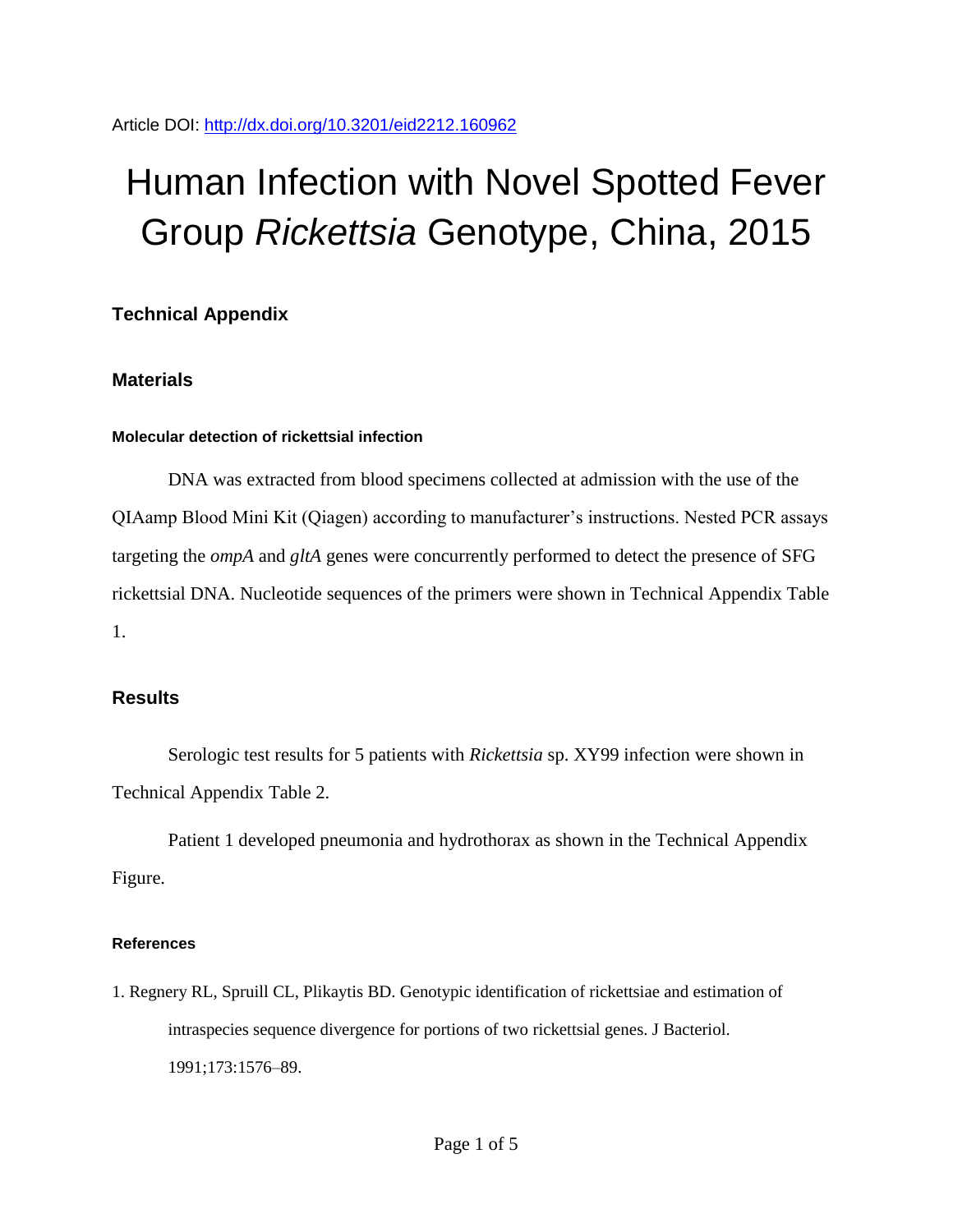- 2. Jia N, Zheng YC, Jiang JF, Ma L, Cao WC. Human infection with *Candidatus Rickettsia tarasevichiae.* N Engl J Med. 2013;369:1178–80.<http://dx.doi.org/10.1056/NEJMc1303004>
- 3. Mediannikov OY, Sidelnikov Y, Ivanov L, Mokretsova E, Fournier P-E, Tarasevich I, et al. Acute tickborne rickettsiosis caused by *Rickettsia heilongjiangensis* in Russian Far East. Emerg Infect Dis. 2004;10:810–7.<http://dx.doi.org/10.3201/eid1005.030437>
- 4. Zhan L, He J, Saren GW, Wu XM, Wang JB, Zhao QM, et al. Investigation on *Anaplasma phagocytophilum* infection in rodents from forest areas in northeastern China. Chin J Epidemiol. 2007;28:157–9.
- 5. Li H, Zheng YC, Ma L, Jia N, Jiang BG, Jiang RR, et al. Human infection with a novel tick-borne *Anaplasma species* in China: a surveillance study. Lancet. 2015;15:663–70. [http://dx.doi.org/10.1016/S1473-3099\(15\)70051-4](http://dx.doi.org/10.1016/S1473-3099(15)70051-4)
- 6. Persing DH, Mathiesen D, Marshall WF, Telford SR, Spielman A, Thomford JW, et al. Detection of *Babesia microti* by polymerase chain reaction. J Clin Microbiol. 1992;30:2097–103.
- 7. Liu W, Lu QB, Cui N, Li H, Wang LY, Liu K, et al. Case-fatality ratio and effectiveness of ribavirin therapy among hospitalized patients in China who had severe fever with thrombocytopenia syndrome. Clin Infect Dis. 2013;57:1292–9.<http://dx.doi.org/10.1093/cid/cit530>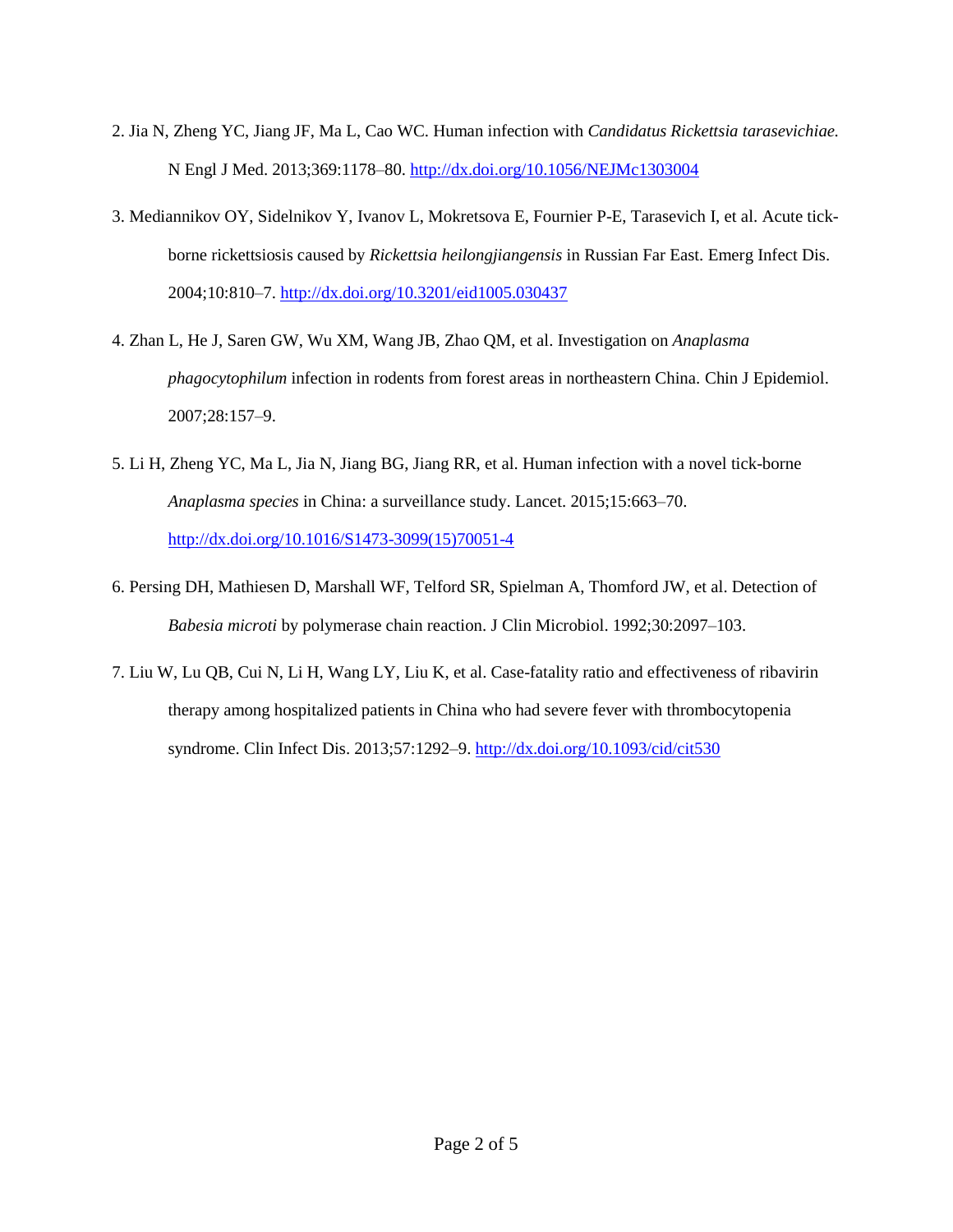### Publisher: CDC; Journal: Emerging Infectious Diseases Article Type: Dispatch; Volume: 22; Issue: 12; Year: 2016; Article ID: 16-0962 DOI: 10.3201/eid2212.160962; TOC Head: Dispatch

**Technical Appendix Table 1.** Nucleotide sequences of the primers used in the study

| Organism                           | Target gene | Primer           | Sequence (5'-3')                 | Reference |  |
|------------------------------------|-------------|------------------|----------------------------------|-----------|--|
| Spotted fever group Rickettsia     | ompA*       | Rr190.70p        | ATGGCGAATATTTCTCCAAAA            | (1)       |  |
|                                    |             | Rr190.602n       | AGTGCAGCATTCGCTCCCCCT            |           |  |
|                                    |             | 190.70-38s1      | AAAACCGCTTTATTCACC               | (2)       |  |
|                                    |             | 190.602-384r1    | <b>GGCAACAAGTTACCTCCT</b>        |           |  |
|                                    | gltA+       | CS <sub>1d</sub> | ATGACTAATGGCAATAATAA             | (3)       |  |
|                                    |             | CSEndr           | <b>CTTATACTCTCTATGTACA</b>       |           |  |
|                                    |             | RpCS877p         | GGGGACCTGCTCACGGCGG              |           |  |
|                                    |             | RpCS1258n        | ATTGCAAAAAGTACAGTGAACA           |           |  |
| Anaplasma phagocytophilum          | gltA        | W <sub>1</sub>   | TGTTTTGGAGTGTGGAGAC              | (4)       |  |
|                                    |             | W <sub>1</sub>   | GGTGAACCAATCTCAGCAA              |           |  |
|                                    |             | N1               | ATATAGAAAATCTGATCGG              |           |  |
|                                    |             | N <sub>2</sub>   | <b>CTCTAAGTTTGCGTCAGC</b>        |           |  |
| "A. capra"                         | gltA        | Outer-f          | <b>GCGATTTTAGAGTGYGGAGATTG</b>   | (5)       |  |
|                                    |             | Outer-r          | <b>TACAATACCGGAGTAAAAGTCAA</b>   |           |  |
|                                    |             | Inner-f          | GGGTTCMTGTCYACTGCTGCGTG          |           |  |
|                                    |             | Inner-r          | <b>TTGGATCGTARTTCTTGTAGACC</b>   |           |  |
| Babesia microti                    | 18S rRNA    | Bab1             | <b>CTTAGTATAAGCTTTTATACAGC</b>   | (6)       |  |
|                                    |             | Bab4             | ATAGGTCAGAAACTTGAATGATACA        |           |  |
|                                    |             | Bab <sub>2</sub> | <b>GTTATAGTTTATTTGATGTTCGTTT</b> |           |  |
|                                    |             | Bab <sub>3</sub> | AAGCCATGCGATTCGCTAAT             |           |  |
| severe fever with thrombocytopenia | S-segment   | Forward          | TTCACAGCAGCATGGAGAGG             | (7)       |  |
| syndrome virus                     |             | Reverse          | GATGCCTTCACCAAGACTATCAATG        |           |  |
|                                    |             | Probe            | FAM-                             |           |  |
|                                    |             |                  | AACTTCTGTCTTGCTGGCTCCGC-         |           |  |
|                                    |             |                  | <b>TAMRA</b>                     |           |  |

\*Nucleotide positions of the four primers are 1-21, 513-533, 52-69, and 381-398, referring to the *omp*A sequence of *Rickettsia heilongjiangensis*

(GenBank accession number AF179362).

†Nucleotide positions of the four primers are 1-20, 1272-1290, 797-815, and 1157-1178, referring to the *omp*A sequence of *R. helvetica* (GenBank accession number KU310588).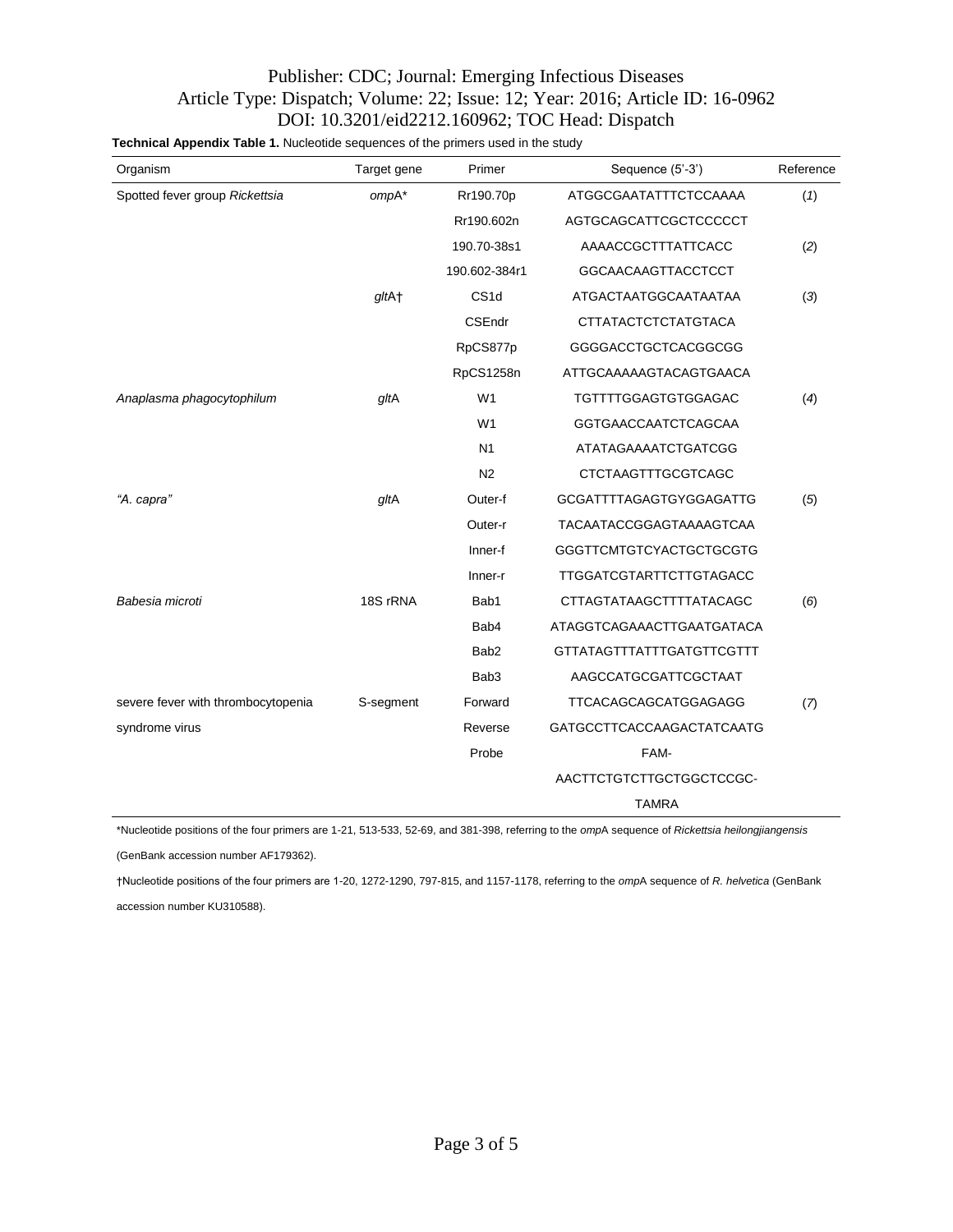## Publisher: CDC; Journal: Emerging Infectious Diseases Article Type: Dispatch; Volume: 22; Issue: 12; Year: 2016; Article ID: 16-0962 DOI: 10.3201/eid2212.160962; TOC Head: Dispatch

**Technical Appendix Table 2.** Sequence similarity of *omp*A and *glt*A genes between *Rickettsia* sp. XY99 and other *Rickettsia*

strains

|                     |                  |               |                          | ompA      |            | gltA      |            |
|---------------------|------------------|---------------|--------------------------|-----------|------------|-----------|------------|
|                     |                  |               |                          | GenBank   |            | GenBank   |            |
|                     |                  |               |                          | accession |            | accession |            |
| <b>Species</b>      | Strain           | Country       | Host                     | number    | Similarity | number    | Similarity |
| R. massiliae        | AZT80            | <b>USA</b>    | Human                    | CP003319  | 340/350    | CP003319  | 1146/1150  |
|                     | MTU <sub>5</sub> | Cyprus        | Human                    | CP000683  | 339/350    | CP003319  | 1146/1150  |
|                     | 56m              | Italy         | Human                    | KJ663747  | 340/350    |           |            |
|                     | 120              | Israel        | Tick                     | KJ187077  | 339/350    |           |            |
|                     | GL041            | Guinea        | <b>Tick</b>              | JN043508  | 339/350    |           |            |
| R. rhipicephali     | $3 - 7 - 6$      |               | $\overline{\phantom{a}}$ | CP003342  | 340/350    | CP003342  | 1145/1150  |
|                     | <b>HJ#5</b>      | <b>Brazil</b> | <b>Tick</b>              | CP013133  | 338/350    | CP013133  | 1145/1150  |
|                     | Do290            | <b>USA</b>    | <b>Tick</b>              | EU109176  | 339/350    |           |            |
| Rickettsia sp. R300 | R300             | <b>Brazil</b> | <b>Tick</b>              | AY472040  | 338/350    | AY472038  | 1144/1150  |
| R. aeschlimannii    | <b>MC16</b>      | Morocco       | <b>Tick</b>              | U43800    | 335/350    | U59722    | 1142/1150  |
|                     | Stavropol        | Russia        | <b>Tick</b>              | DQ235777  | 336/350    | DQ235776  | 1141/1150  |
| R. amblyommii       | Ac37             | <b>Brazil</b> | Tick                     | CP012420  | 327/350    | CP012420  | 1134/1150  |

**Technical Appendix Table 3.** Serologic test results for 5 patients with *Rickettsia* sp. XY99 infection\*

|             |     |     | Days after onset |           |     | IFA <sup>*</sup> |  |
|-------------|-----|-----|------------------|-----------|-----|------------------|--|
| Patient No. | Age | Sex | AP               | <b>CP</b> | AP  | <b>CP</b>        |  |
| Patient 1   | 65  | M   | $\overline{4}$   | 15        | <64 | 256              |  |
| Patient 2   | 64  | F.  | 7                | 14        | 64  | 256              |  |
| Patient 3   | 66  | F.  | 6                | 14        | <64 | 128              |  |
| Patient 4   | 80  | M   | 5                | 16        | <64 | 128              |  |
| Patient 5   | 62  | M   | 5                | 14        | <64 | 64               |  |

\*Performed by detection of IgG against *R. rickettsia*. AP, acute phase; CP, convalescent phase; IFA, indirect immunofluorescence assay.